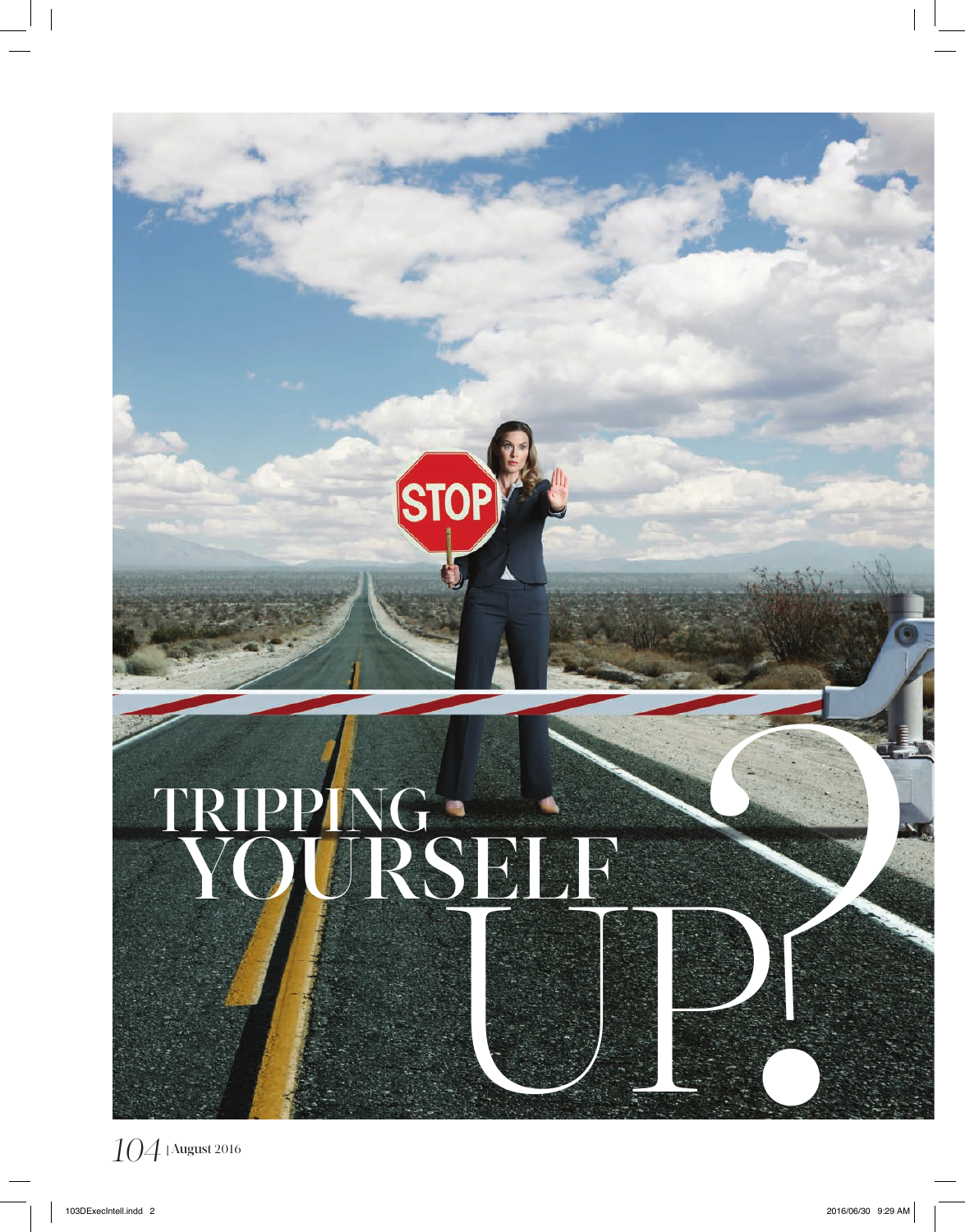### INTROSPECTION AND A BIT OF CONFIDENCE GO A LONG WAY WHEN IT COMES TO SELF-LIMITING BEHAVIOUR

#### *BY* Claudia Padayachy

acebook COO Sheryl Sandberg's popular book, *Lean In: Women, Work and the Will to Lead* (Knopf), is a powerful rallying call to women to stand their ground and be better leaders. In the book, Sandberg explains how the "leadership ambition gap" between working men

and women is p and women is preventing females from succeeding. She also discusses women not asserting themselves at work, being perpetually in conflict with themselves because of their need to please others and their difficulty in establishing their credibility.

Asanda Gcoyi, the CEO of CB Talent and a business coach who specialises in taking high-potential individuals to the next level, offers an example: "If a male manager at a board meeting says something that a female manager of equal rank doesn't agree with, it takes a lot for her to stand up and challenge him. She'd rather take it up with him privately later. She doesn't believe she's earned her role, so feels she should avoid contradicting or upsetting anyone. This totally self-limiting belief frequently stands in the way of the progress of many women in the professional environment."

Gcoyi's advice for overcoming this obstacle requires nothing more than introspection and a bit of confidence. "If you know your value and are sure of your facts, you're perfectly qualified to articulate your opinion and stand your ground. You need to take the time to understand what you are and aren't good at so that you can work on what you lack and learn to fill those gaps. Then you'll feel more confident." **Example the control of the stand was the control of the stand and the control of the stand of the standard of the standard of the properties of the properties of the properties of the properties of the properties of the p** 

Victoria Brescoll, Assistant Professor of Organisational Behaviour at the Yale School of Management in the USA, found that powerful women who fear a negative response are curtailing how much they speak at work. Her study, entitled *Who* 

*Takes the Floor and Why: Gender, Power and Volubility in Organisations,* compares the amount of time men and women in powerful roles express themselves at the office. "When men talk a lot and have power, people reward them either by hiring them, voting for them or giving them more authority and responsibility at work," says Brescoll. "But when women do it, they're seen as domineering and presumptuous. Women perceive this, which is why they temper how much they talk."

In one of Brescoll's experiments, men and women rated a hypothetical female CEO who was more loquacious than other CEOs as significantly less competent and less suitable

for leadership than a male CEO who spoke as much. A female CEO who was less garrulous than others was judged equally competent and deserving of leadership as a high-powered male CEO who talked more than others. However, a less talkative CEO was deemed to be as incompetent and unsuitable for leadership as the talkative, high-powered woman.

Interestingly, Briscoll's findings also revealed that only high-powered women adjusted their talking time for fear of being disliked, perceived as "out of line" or controlling, and other forms of backlash.

Struggling to find the right balance between being taciturn and talkative isn't the only thing women need to watch out for: Gcoyi warns that women often subconsciously sabotage their prospects right from the beginning. "I've found that even in a job interview, females are more likely to downplay their experience and expertise. A woman will say: 'I wouldn't say I'm great at this because of *[whatever reason].*' These disclaimers damage their chances of being hired, as they lead potential employers to believe the women have no confidence. Even if women meet 90% of the requirements, they focus on what they *don't* excel at. Men, on the other hand, tend to do the complete opposite: even if they aren't 100% skilled, they sell themselves harder with confidence."

*"If you know your value and are sure of your facts, you're perfectly qualified to articulate your opinion and*